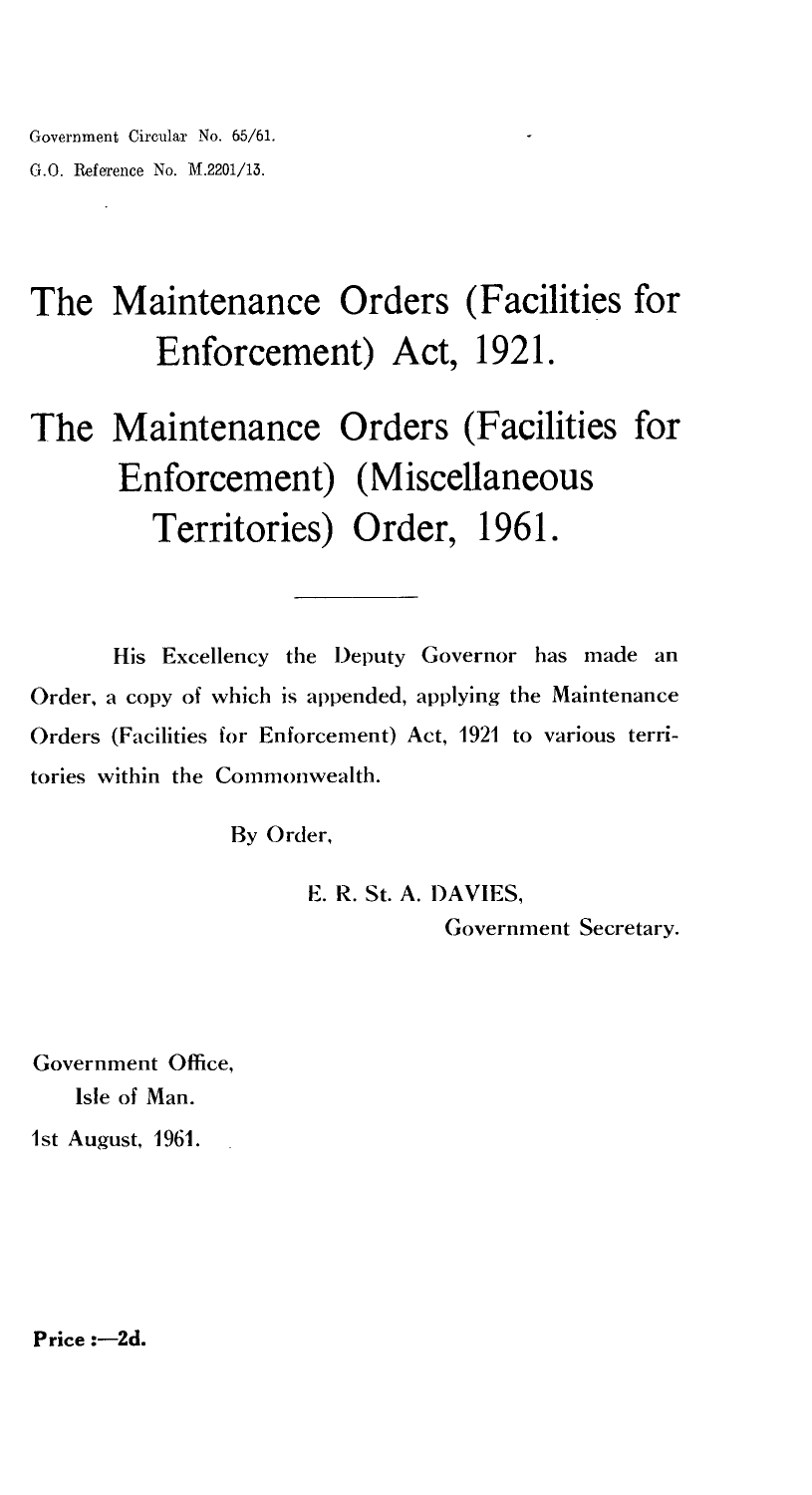By His Excellency SYDNEY JAMES KNEALE, Esquire, O.B.E., Deputy Governor of the said Isle, etc., etc., etc.

### **The Maintenance Orders (Facilities for Enforcement) Act, 1921.**

## **The Maintenance Orders (Facilities for Enforcement) (Miscellaneous Territories) Order, 1961.**

WHEREAS it is enacted by Section 11 of the Maintenance Orders (Facilities for Enforcement) Act, 1921, that, where the Governor is satisfied that reciprocal provisions have been made by the legislature of the United Kingdom or any part of Her Majesty's dominions or British protectorate outside the Isle of Man for the enforcement within that part of maintenance orders made by courts within the Isle of Man, the Governor may by Order extend this Act to the United Kingdom or such part of Her Majesty's dominions or British protectorate.

AND WHEREAS by Order in Council made by His Majesty on the 11th day of October, 1921, the Maintenance Orders (Facilities for Enforcement) Act, 1920 (being an Act of the Imperial Parliament) was applied to the Isle of Man. (A certified copy of the said Order in Council being hereto annexed).

AND WHEREAS reciprocal provisions have been made by the Legislatures of the territories set out in the Schedule to this Order for the enforcement within such territories of Maintenance Orders made by Courts within the Isle of Man.

NOW THEREFORE I, the said Deputy Governor, under and by virtue of the powers in me vested by the said Section 11 of the Maintenance Orders (Facilities for Enforcement) Act, 1921, DO HEREBY ORDER AS FOLLOWS :—

1. The Maintenance Orders (Facilities for Enforcement) Act, 1921 shall extend to the territories specified in the Schedule hereto.

2. This Order may be cited as the Maintenance Orders (Facilities for Enforcement) (Miscellaneous Territories) Order, 1961.

(I-EVEN under my hand this 1st day of August, 1961.

S. J. KNEALE,

Deputy Governor.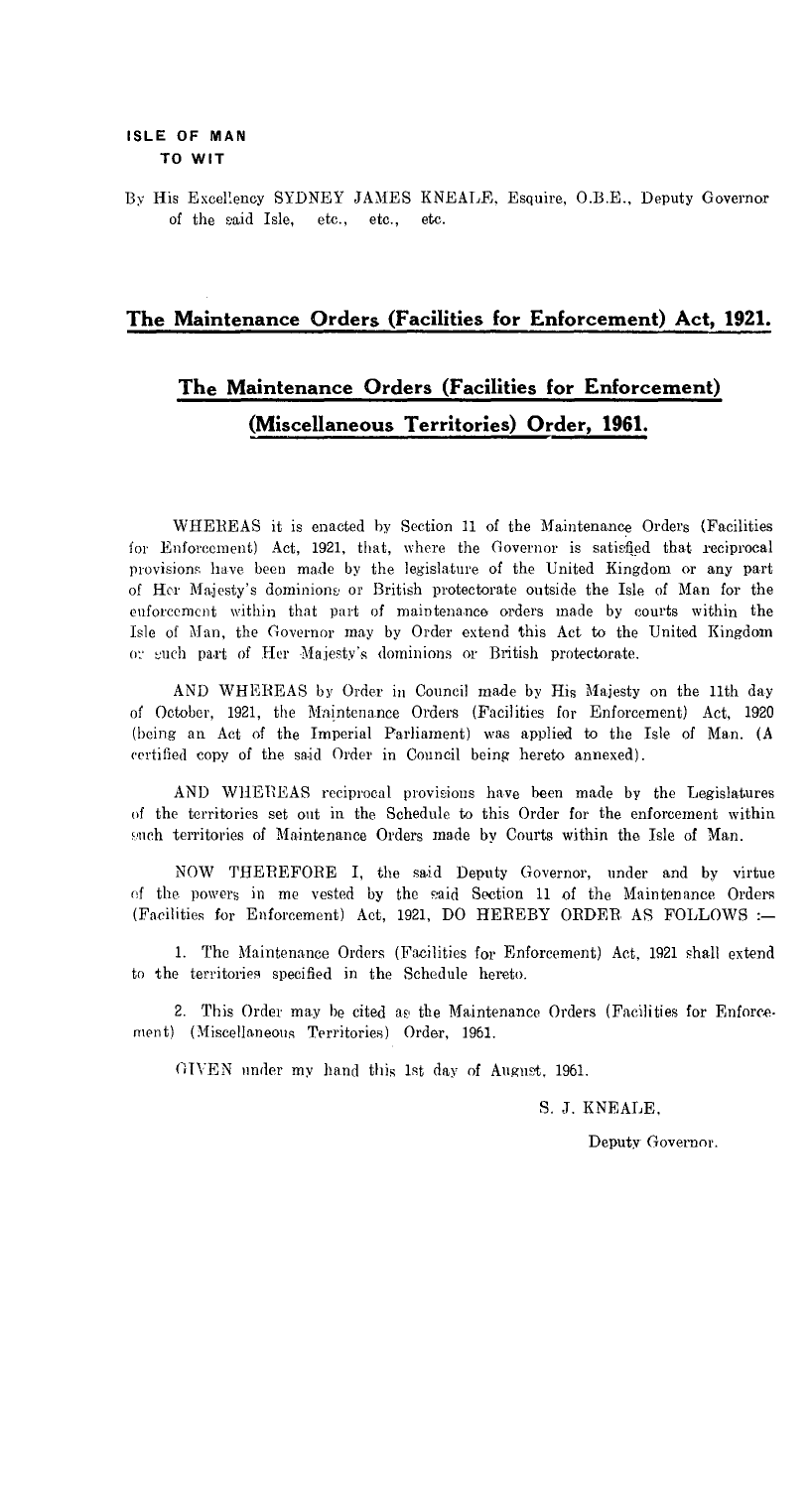### **SCHEDULE.**

### **AFRICA.**

Kenya Mauritius. Federation of Nigeria. Nyasaland Protectorate. St. Helena. Seychelles. Sierra Leone. Uganda Protectorate. Zanzibar Protectorate.

### **AMERICA.**

Bahamas. **AUSTRALASIA.**  Bermuda.<br>British Guiana.<br>Gilb British Honduras. Dominica. **EUROPE.**  Falkland Island and Dependencies. Gibralta.<br>
Jamaica Malta. Jamaica.

Leeward Islands : Antigua. Montserrat. Virgin Islands. St. Lucia. St. Vincent.

### **ASIA.**

Aden Hong Kong. North Borneo. Sarawak. Singapore..

British Solomon Islands Protectorate. Gilbert & Ellice Islands.

### AT THE COURT AT BUCKINGHAM PALACE,

### The 11th day of October, 1921.

### PRESENT,

### THE KING'S MOST EXCELLENT MAJESTY.

| Lord Steward.         | Sir Frederick Ponsonby. |
|-----------------------|-------------------------|
| Mr. Secretary Shortt. | Mr. C. J. Doherty.      |

WHEREAS by the Maintenance Orders (Facilities for Enforcement) Act, 1920, provision has been made for the enforcement in England and Ireland of maintenance orders made by any Court in any part of His Majesty's Dominions' outside the United Kingdom to which the said Act extends :

AND WHEREAS by the said Act it is amongst other things provided that where His Majesty is satisfied that reciprocal provisions have been made by the Legislature of any part of His Majesty's Dominions outside the United Kingdom for the enforcement within that part of maintenance orders made by Courts within England and Ireland, His Majesty may by Order in Council extend the said Act to that part and thereupon that part shall become a part of His Majesty's Dominions to which the said Act extends :

AND WHEREAS His Majesty is satisfied that the Legislature of the Isle of Man, being a part of His Majesty's Dominions outside the United Kingdom has made reciprocal provisions for the enforcement within those parts of maintenance orders made by Courts within England and Ireland :